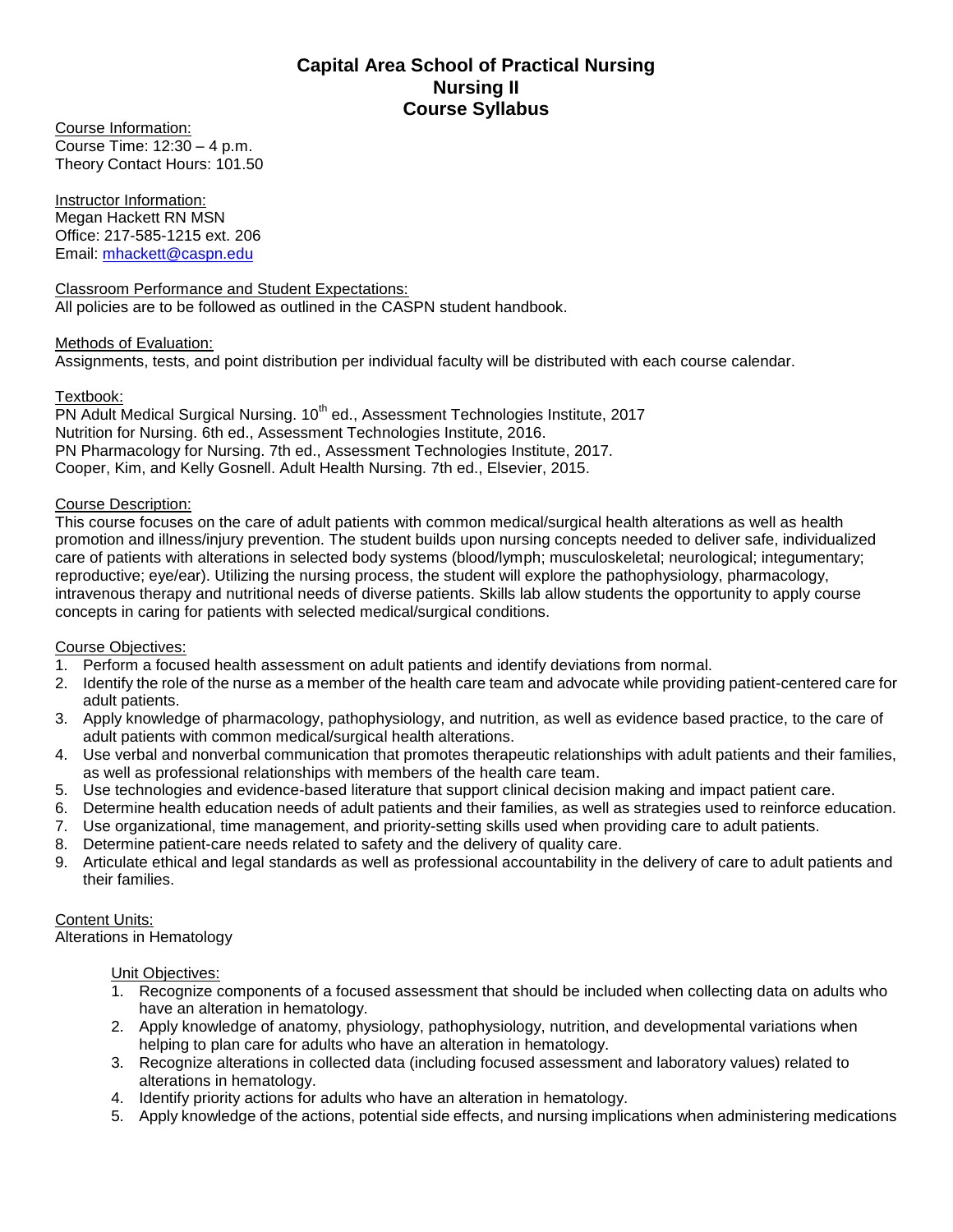to adults who have an alteration in hematology.

6. Describe the role of the nurse in identifying safety needs, providing quality care, and health care education to adults who have an alteration in hematology.

Content Topics:

- a. Pathophysiology/ Hematologic disorders /RBC and platelets(anemias, polycythemia, thrombocytopenia, DIC)
- b. Pathophysiology/ Hematologic disorders/WBC and lymphatic (agranulocytosis, multiple myeloma, lymphedema, malignant lymphoma)
- c. Pharmacology/ Iron, Vitamin B12, folic acid supplements, Vitamin D.
- d. Nutrition/ Diets rich in iron, Vitamin B12, and folic acid

## Content Units:

Alterations in Cognition and Sensation

Unit Objectives:

- 1. Recognize components of a focused assessment that should be included when collecting data on adults who have an alteration in cognition and sensation.
- 2. Apply knowledge of anatomy, physiology, pathophysiology, nutrition, and developmental variations when helping to plan care for adults who have an alteration in cognition and sensation.
- 3. Recognize alterations in collected data (including focused assessment and laboratory values) related to alterations in cognition and sensation.
- 4. Identify priority actions for adults who have an alteration in cognition and sensation.
- 5. Apply knowledge of the actions, potential side effects, and nursing implications when administering medications to adults who have an alteration in cognition and sensation.
- 6. Describe the role of the nurse in providing quality care to adults who have an alteration in cognition and sensation.

## Content Topics:

- a. Pathophysiology/ Trauma related disorders (head injuries, spinal cord injuries)
- b. Pathophysiology/ Degenerative neurological disorders (multiple sclerosis, ALS, Huntington's disease, dementia, Alzheimer's)
- c. Pathophysiology/ Abnormal cell proliferation disorders (brain tumors, spinal cord tumors)
- d. Pathophysiology/ Neurochemical transmitter disorders (myasthenia gravis, seizures)
- e. Pathophysiology/ Migraine drugs (ergot alkaloids, serotonin reuptake antagonists, beta blockers)
- f. Pathophysiology/ Vision disorders (macular degeneration, glaucoma, vision impairment, cataracts)
- g. Pathophysiology / Hearing disorders (hearing loss, Meniere's, otitis)
- h. Pathophysiology / ischemic disorders (TIA, cerebrovascular accident)
- i. Pharmacology/ Osmotic diuretics
- j. Pharmacology/ Centrally acting muscle relaxants
- k. Pharmacology/ Disease modifying drugs for MS (immunomodulators, immunosuppressants, glatiramer acetate)
- l. Nutrition/ Dysphagia diets (pureed, ground, soft, modified general diets)
- m. Nutrition/ Nutritional supplements and tube feedings

## Content Units:

Alterations in Immunity

#### Unit Objectives:

- 1. Recognize components of a focused assessment that should be included when collecting data on adults who have an alteration in immunity.
- 2. Apply knowledge of anatomy, physiology, pathophysiology, nutrition, and developmental variations when helping to plan care for adults who have an alteration in immunity.
- 3. Recognize alterations in collected data (including focused assessment and laboratory values) related to alterations in immunity.
- 4. Identify priority actions for adults who have an alteration in immunity.
- 5. Apply knowledge of the actions, potential side effects, and nursing implications when administering medications to adults who have an alteration in immunity.
- 6. Describe the role of the nurse in providing quality care to adults who have an alteration in immunity.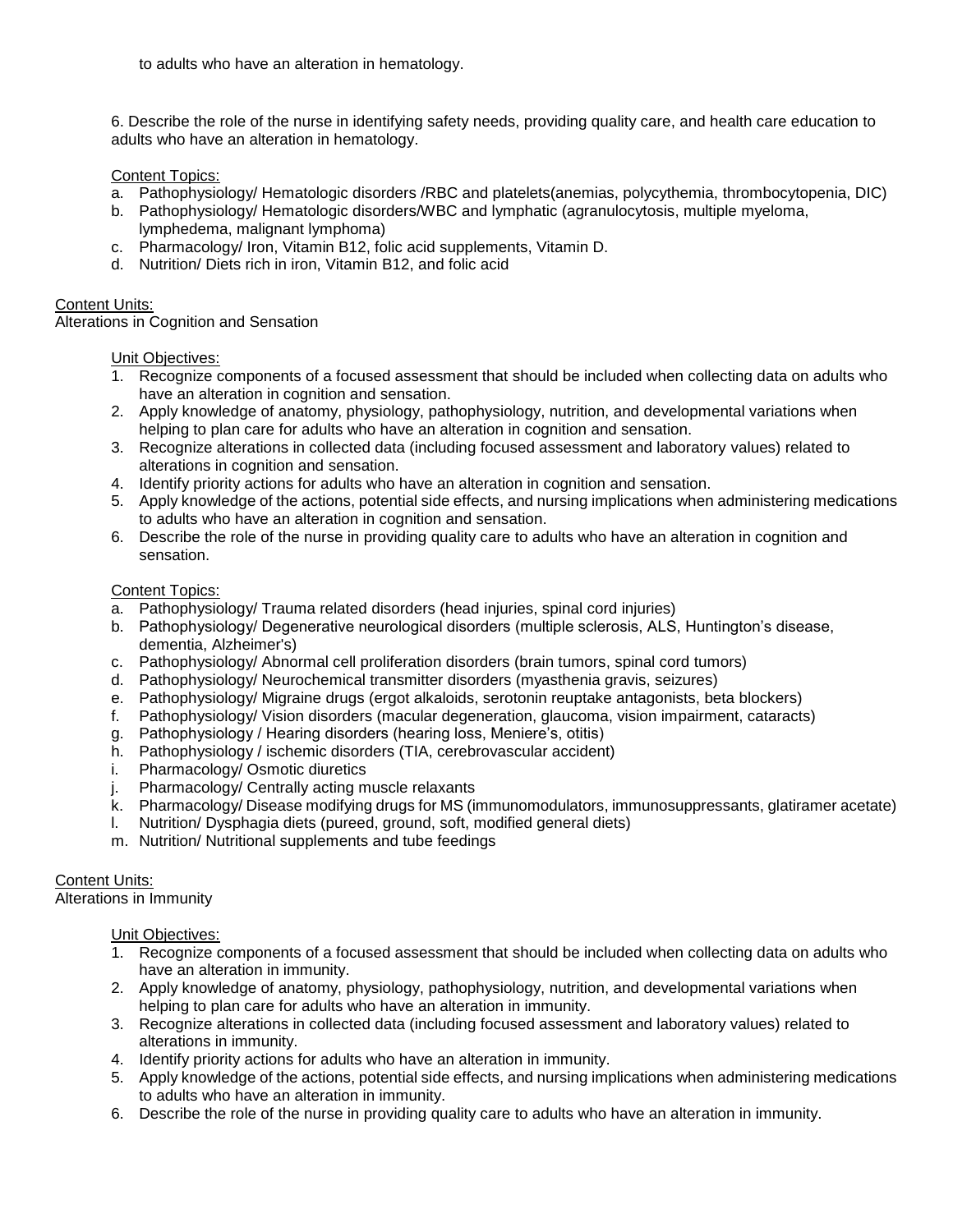Content Topics:

- a. Pathophysiology/ Autoimmune disorders (Guillain Barre', myasthenia gravis, systemic lupus erythematosis, fibromyalgia)
- b. Pathophysiology/ Immunosuppression disorders (HIV/AIDS, organ transplants)
- c. Pathophysiology/ Hypersensitivity reactions (allergies, anaphylaxis)
- d. Pharmacology/ Corticosteroids
- e. Pharmacology/ Antihistamines
- f. Pharmacology/ Adrenergic agonists
- g. Pharmacology/ Antiretroviral drugs (NRTIs, NNRTIs, PIs, fusion inhibitors)
- h. Pharmacology/ Immunosuppressants (calcineurin inhibitors, cytotoxic, antibodies)
- i. Nutrition/ High calorie, high protein diet

## Content Units:

Alterations in Functional Mobility

Unit Objectives:

- 1. Recognize components of a focused assessment that should be included when collecting data on adults who have an alteration in functional mobility.
- 2. Apply knowledge of anatomy, physiology, pathophysiology, nutrition, and developmental variations when helping to plan care for adults who have an alteration in functional mobility.
- 3. Identify priority actions for adults who have an alteration in functional mobility.
- 4. Recognize alterations in collected data (including focused assessment and laboratory values) related to functional mobility.
- 5. Apply knowledge of the actions, potential side effects, and nursing implications when administering medications to adults who have an alteration in functional mobility.
- 6. Describe the role of the nurse in providing quality care to adults who have an alteration in functional mobility.

## Content Topics:

- a. Pathophysiology/ Degenerative musculoskeletal disorders (osteoarthritis and joint replacement)
- b. Pathophysiology/ Trauma related disorders (complex fractures and tractions, fat emboli)
- c. Pathophysiology/ Ischemia related disorders (amputations)
- d. Pharmacology/ Corticosteroid injections
- e. Pharmacology/ Aminoglycosides
- f. Pharmacology/ Glucosamine chondroitin
- g. Nutrition/ Low calorie diet

Content Units:

Alterations in Reproduction

Unit Objectives:

- 1. Describe various methods of female and male contraception.
- 2. Discuss advantages and disadvantages of identified methods of contraception.

Content Topics:

- a. Pathophysiology/ Infectious and inflammatory disorders (pelvic inflammatory disease, toxic shock syndrome, sexually transmitted diseases (STDs) including gonorrhea, chlamydia, syphilis, genital herpes, hepatitis B and HIV)
- b. Pathophysiology/ Abnormal cell proliferation disorders (fibroadenomas of the breast, breast cancer, fibroid tumors of the uterus, uterine cancer, cervical cancer, prostatic cancer, testicular cancer).
- c. Pathophysiology/ Hormonal disorders (premenstrual syndrome, menopause)
- d. Pharmacology/ Antibiotics (penicillins, cephalosporins, tetracycline, quinolones, carbapenems)
- e. Pharmacology/ Selective Estrogen Receptor Modulators (SERMs)
- f. Pharmacology/ Hormone Replacement Therapy (HRT)
- g. Surgical Intervention / Hysterectomy